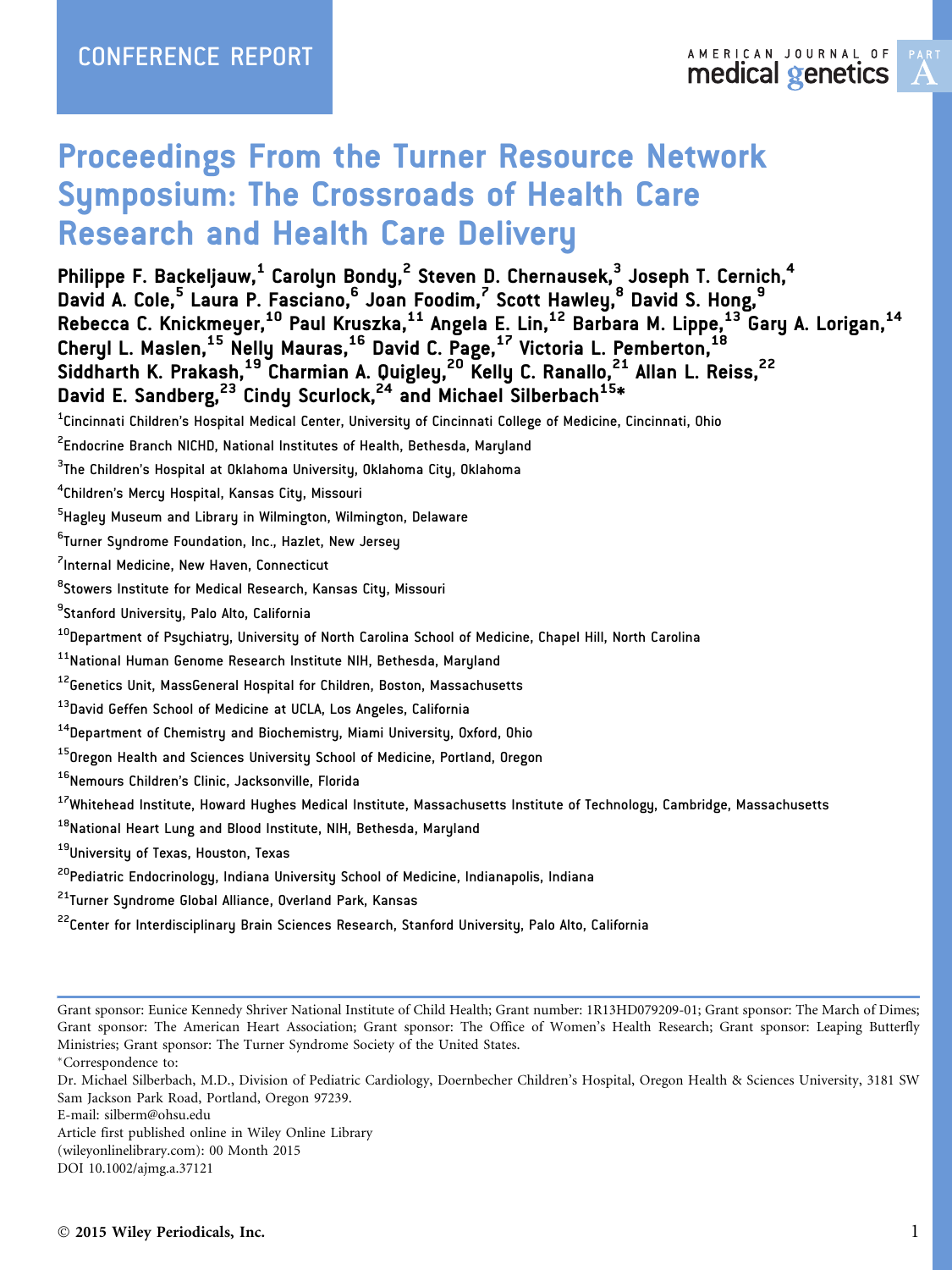<sup>23</sup>Department of Pediatrics, Child Health Evaluation and Research (CHEAR) Unit, University of Michigan, Ann Arbor, Michigan

<sup>24</sup>Turner Syndrome Society of the United States, Houston, Texas

#### Manuscript Received: 28 January 2015; Manuscript Accepted: 6 March 2015

Turner syndrome, a congenital condition that affects  $\sim$ 1/2,500 births, results from absence or structural alteration of the second sex chromosome. There has been substantial effort by numerous clinical and genetic research groups to delineate the clinical, pathophysiological, cytogenetic, and molecular features of this multisystem condition. Questions about the molecular-genetic and biological basis of many of the clinical features remain unanswered, and health care providers and families seek improved care for affected individuals. The inaugural "Turner Resource Network (TRN) Symposium" brought together individuals with Turner syndrome and their families, advocacy group leaders, clinicians, basic scientists, physician-scientists, trainees and other stakeholders with interest in the well-being of individuals and families living with the condition. The goal of this symposium was to establish a structure for a TRN that will be a patient-powered organization involving those living with Turner syndrome, their families, clinicians, and scientists. The TRN will identify basic and clinical questions that might be answered with registries, clinical trials, or through bench research to promote and advocate for best practices and improved care for individuals with Turner syndrome. The symposium concluded with the consensus that two rationales justify the creation of a TRN:

- 1. inadequate attention has been paid to the health and psychosocial issues facing girls and women who live with Turner syndrome;
- 2. investigations into the susceptibility to common disorders such as cardiovascular or autoimmune diseases caused by sex chromosome deficiencies will increase understanding of disease susceptibilities in the general population. 2015 Wiley Periodicals, Inc.

Key words: monosomy X; Turner syndrome; women; congenital heart disease; genetics; neurodevelopment; chromosome; sex chromosomes; women's health; quality of life

#### INTRODUCTION

The First Turner Resource Network (TRN) Symposium was held July 13–14, 2014 in Jacksonville, Florida in conjunction with the 27th Annual Conference of the Turner Syndrome Society of the United States (TSSUS). The symposium brought together adults and children with Turner syndrome, their families, and representatives from other Turner syndrome support and advocacy groups, including the Turner Syndrome Foundation and the Turner Syndrome Global Alliance, clinicians and basic scientists, trainees and other stakeholders. A major theme of the gathering was to highlight the considerable accomplishment of the Turner syndrome community itself. Participants included women living with Turner

#### How to Cite this Article:

Backeljauw PF, Bondy C, Chernausek SD, Cernich JT, Cole DA, Fasciano LP, Foodim J, Hawley S, Hong DS, Knickmeyer RC, Kruszka P, Lin AE, Lippe BM, Lorigan GA, Maslen CL, Mauras N, Page DC, Pemberton VL, Prakash SK, Quigley CA, Ranallo KC, Reiss AL, Sandberg DE, Scurlock C, Silberbach M. 2015. Proceedings from the Turner Resource Network symposium: The crossroads of health care research and health care delivery.

Am J Med Genet Part A 9999:1–10.

syndrome from all walks of life including mothers, daughters, lawyers, judges, administrators, pediatricians, internists, endocrinologists, clinical geneticists, and psychologists among others. By virtue of the free exchange of ideas that occurred during the twoday event, these advocates challenged and engaged the entire group of more than 200 participants.

Prior to the meeting, a survey developed by the Advocacy Committee of the TRN was distributed to the members of the Turner Syndrome Society of the United States, and gathered responses from more than 700 individuals. The survey results were a focal point of the symposium and will direct the activities of the TRN going forward.

The symposium itself had three closely interrelated goals:

- 1. To identify the major health policy issues facing girls and women living with Turner syndrome (Session I, "Health Care Policy and Health Care Delivery for TS Patients");
- 2. To review basic and clinical questions that might be answered by either bench research, clinical trials, clinical datasets or registries (Session II, "Turner Science: From Genotype to Phenotype"); and
- 3. To discuss a strategy for how a national network of regional Turner syndrome resource centers (the TRN) will be organized ("Session III: The TRN roadmap").

Turner syndrome is a rare heterogeneous condition caused by absence of all or part of the second sex chromosome in at least a proportion of the body's cells in individuals with a female phenotype. How underlying mechanisms related to X monosomy at the level of individual tissues bring about the varied phenotypic features remains largely unknown. Importantly, the impact of the genetic deficiencies on numerous body systems creates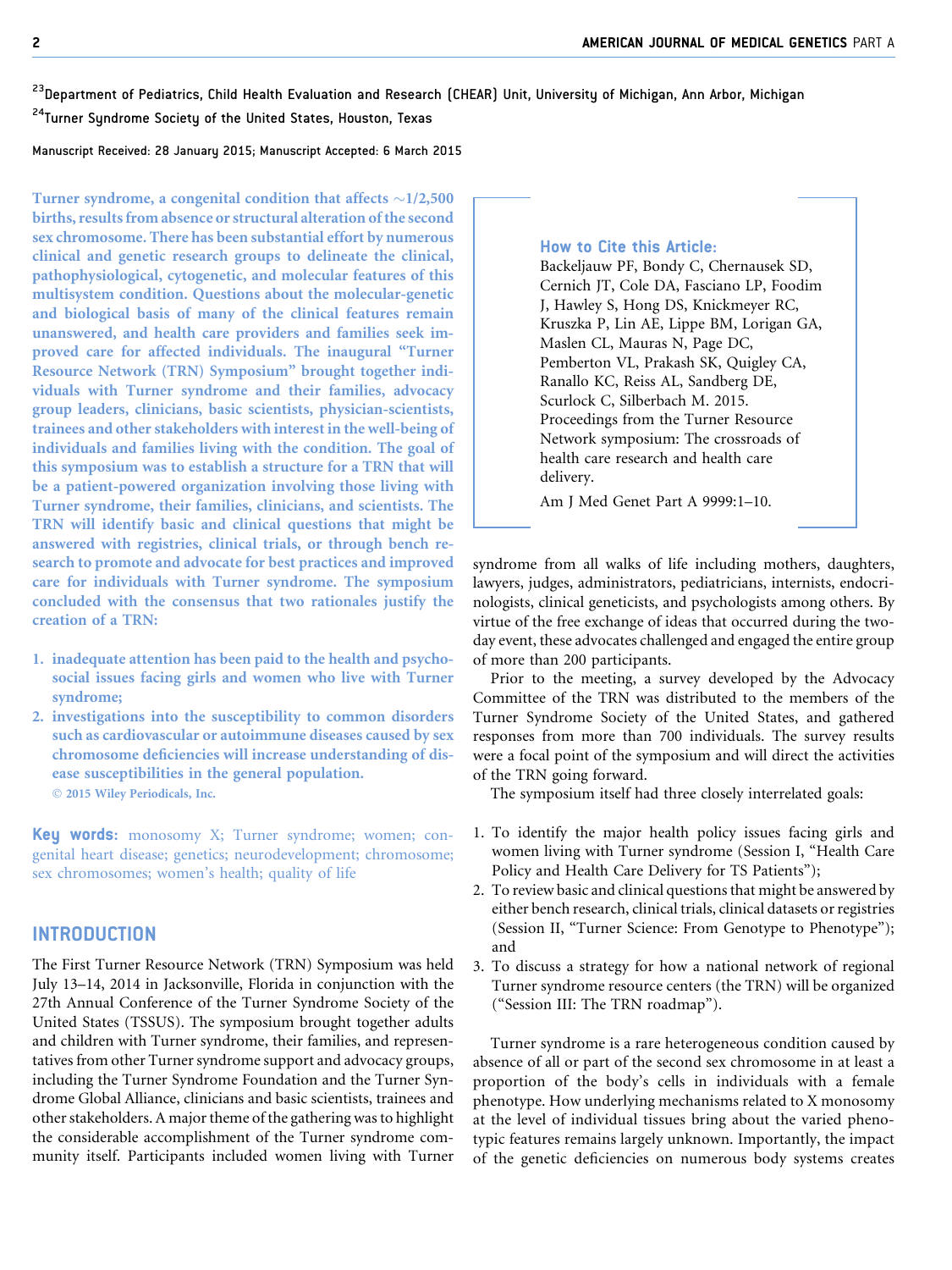interrelated challenges for those who live with Turner syndrome that society and the U.S. health care system in general have barely begun to address. These problems include ovarian insufficiency, infertility, and problems with the lymphatic system. In addition, there is an increased prevalence of numerous common conditions that affect the general public, including cardiovascular disease, hypertension, stroke, and autoimmune dysfunction. Many girls and women with Turner syndrome have to deal with chronic and recurrent otitis media, conductive and sensorineural hearing impairment, orthopedic and dental issues and some also must address neuropsychological problems that include learning disability, executive function dysregulation and specific areas of cognitive and social challenge. Compelling epidemiological evidence indicates a threefold higher death rate (primarily due to cardiovascular causes) in women with Turner syndrome compared to the risk for the general female population at the equivalent age (Fig. 1) [Schoemaker et al., 2008].

Two rationales have energized the stakeholders to make the TRN initiative a success:

- 1. Unacceptable levels of morbidity/mortality and the lack of access comprehensive health care among girls and women living with Turner syndrome must be addressed, and
- 2. Susceptibility to common conditions caused by deficiencies of X/Y-chromosomal genes will lead to an understanding of disease susceptibilities in the general population.

This novel second rationale was introduced during the first morning of the symposium by Dr. David C. Page, the Director of the Whitehead Institute and a Professor at the Massachusetts Institute of Technology. A summary of Dr. Page's comments provided here is followed by a summary of the meeting presenta-



FIG. 1. Cumulative risk of death from all causes and from circulatory disease observed in the cohort of patients with Turner syndrome and risk expected based on general population rates for females (reproduced with permission Schoemaker and other 2008).

tions (Section II), speakers' abstracts (Section III) and a TRN roadmap (Section IV, breakout sessions).

### How Understanding Turner Syndrome Will Teach us About Health and Disease in the General Population. David C. Page, MD

The question of Turner syndrome's origin is far more complex than it may seem, and answering it will lead us to a broader understanding of the role of the sex chromosomes in health and disease. Turner syndrome was equated with monosomy X in 1959, and to this day, it is still considered to be a chromosomal anomaly. However, when Henry Turner and Otto Ullrich first defined the disorder in the 1930s, they were not describing a chromosomal anomaly but a clinical phenotype. To fully understand the interplay between this chromosomal anomaly and the complex Turner phenotype, we need to disentangle several related questions. We could begin by asking: What causes monosomy X? When during sex cell or embryonic development does the loss of the second sex chromosome occur? We now know that most females with Turner syndrome have a chromosome anomaly in only a subset of their cells and tissues. Moreover, not everybody with Turner syndrome has monosomy X. The diagnosis actually refers to a grab bag of clinical anomalies in combination with the absence of all or part of a second sex chromosome, either the X or the Y. We are now in the position to ask a different question: How does the absence of all or part of a second sex chromosome result in the clinical features of the syndrome described by Henry Turner and Otto Ullrich?

Asking this question creates a connection between the study of Turner syndrome and broader research on how genetic and molecular differences between males and females lead to differences in health and disease. In 1993, my laboratory colleagues and I, hypothesized that the phenotypic features of Turner syndrome result from having just a single dose (rather than a double dose) of genes that are common to the X and Y chromosomes and that escape X inactivation [Watanabe et al.,1993;Zinn et al.,1993]. Duringmost of the two decades since, and indeed until very recently, progress in this area had been slow; even today, studies of the sex chromosomes lag behind the rest of the genome. Most notably, researchers pursuing genetic understanding through genome wide association studies (GWAS) had mostly excluded the X and Y chromosomes from their investigations, largely for technical reasons.

I envision an opportunity for the sex chromosomes to return to a place of prominence in our understanding of health and disease. When you compare an XY male to an XX female, they are only 98.5 percent the same in their genomes: 15 times the genetic difference when comparing two males or two females. These differences may manifest themselves phenotypically. For example, the incidence of rheumatoid arthritis is 2–3 times greater in women than in men. Five boys are affected by autism spectrum disorder for every girl who is diagnosed. The ratio of females to males diagnosed with lupus is six to one. In the case of dilated cardiomyopathy, affected men tend to die about 10 years earlier than affected women. In none of these cases is the disease related to the reproductive tract, but should ultimately be accounted for by sex chromosomal differences between XY males and XX females.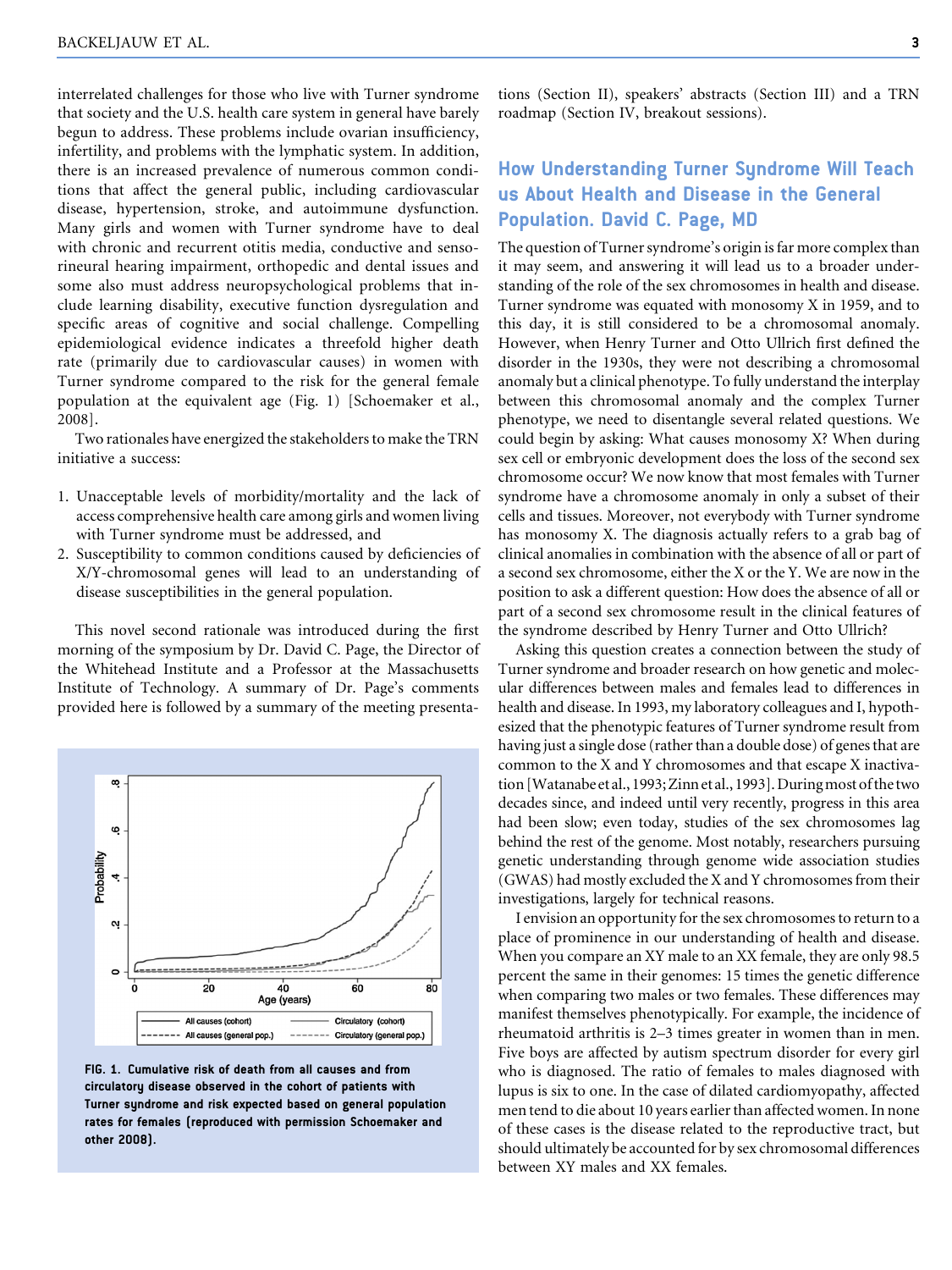To understand our sex chromosomes more deeply, we must turn to evolution. The human X and Y chromosomes evolved from an identical pair of autosomes. The X chromosome has retained nearly all of the 649 genes present on the ancestral autosomes, while the Y chromosome has retained only 17. The 17 survivors, shared by both the X and Y chromosomes today, turn out to be involved in regulating the activity of other genes throughout our entire genome [Bellott et al., 2014]. We have strong evidence that 12 of these genes are needed in two copies—one in each of the two sex chromosomes present in XX or XY cells—to function properly. It is likely that Turner syndrome patients, lacking a second sex chromosome, manifest disease because of the haploinsufficency of these 12 genes. We should be able to account for the genetic varieties of Turner syndrome by understanding these genes shared by the X and Y chromosomes. In addition, an understanding of the genetic basis of disease susceptibility caused by deficiencies of the second sex chromosome will help us to understand the panoply of differences between men and women in health and disease. In sum, I suggest that we forge strong links between research on Turner syndrome and research on sex differences in disease generally.

### SHORT SUMMARIES OF MEETING PRESENTATIONS (ABSTRACTS FROM EACH PRESENTATION ARE PROVIDED BELOW AND AN eBOOK CONTAINING THE ENTIRE PROCEEDINGS IS PLANNED FOR PUBLICATION SUMMER 2015)

Dr. Stephen D. Chernausek discussed the future of health care for patients with Turner syndrome and the role of patient advocates, doctors, and the performance of translational research in the current environment. He focused on both expanding the manner in which health care could be delivered across the spectrum of age, and the heterogeneity of clinical issues that girls and women face. Dr. Carolyn Bondy reviewed the most current clinical guidelines for the care of girls and women with Turner syndrome [Bondy and Turner Syndrome Study, 2007] with the future goal of updating these guidelines, especially in the area of cardiovascular imaging and prenatal diagnosis. Dr. David Sandberg focused on health care access and the barriers in the health care system, particularly in the areas of behavioral health and the transition from pediatric to adult care [Conway 2009; Devernay et al., 2009; American Academy of Pediatrics, 2011; Crowley et al., 2011]. Dr. Gary A. Lorigan presented the results of a survey that was submitted to the TSSUS membership. Of 4,147 potential respondents Dr. Lorigan received 385 responses from women living with Turner syndrome and 417 responses from parents/guardians. Their concerns included social and psychological issues as well as educational and vocational challenges. The major medical issues facing Turner syndrome patients included cardiovascular, endocrinological, and hearing problems. Dr. Philippe B. Backeljauw presented the results of the work from a professional panel that discussed the important components of a regional Turner resource center and the logistics of how such centers might be structured with larger more established programs collaborating with local clinics. Dr. Nelly Mauras presented her study related to the type and route of administration

of estrogen replacement in girls with Turner syndrome [Torres-Santiago et al., 2013] as both a model of the type of research that could be done by the TRN, as well as how the data might influence guidelines for future care. Dr. Rebecca Knickmeyer presented evidence that girls and women with Turner syndrome have critical differences in key components of neural circuits for social cognition and working memory [Knickmeyer, 2012]. Dr. David Hong pointed out that while intelligence is normal, and verbal skills are enhanced for those living with Turner syndrome, visual spatial skills, executive function, arithmetic, and social cognition are at risk [Green et al., 2014]. Dr. Siddharth K. Prakash presented the results of a genome-wide association study describing preliminary evidence that modifier genes are present on chromosomes 4, 18, and 22 that may account for the high frequency of bicuspid aortic valve in Turner syndrome. Dr. Carolyn Bondy presented a large body of work from the National Institute of Child Health and Human Development natural history study which included nearly 500 girls and women with Turner syndrome, focusing on the congenital anatomic findings. There appear to be biological differences in rates of atherosclerotic heart disease between those women who carry a maternal X chromosome (increased risk) versus those with a paternal X chromosome (lower risk) [Abd-Elmoniem et al., 2014]. Dr. Paul Kruszka described work being done at the Medical Genetics Branch of the National Institutes of Health on the genetic underpinnings of congenital heart disease in Turner syndrome, including whole exome sequencing studies and the development of an animal model. Dr. Victoria Pemberton discussed the challenges of conducting human-based research in rare conditions.

Networks or "Collaboratories," composed of multiple research centers, will be necessary to recruit adequate numbers of subjects for future research. Dr. David Cole discussed the challenges to funding an organization like the TRN in an era of diminished federal investment in medical science. A key to the TRN's success will be empowerment through the patients living with Turner syndrome and their families. An important strength of the TRN steering committee will be the direct participation of all the stakeholders, with patient advocates taking the lead.

### SPEAKERS' ABSTRACTS Health Care Policy and Health Care Delivery for TS Patients

#### The future of health care in the USA: Patient advocates, doctors, and translational research. Steven D. Chernausek,

MD. Henry Turner, an internist, described the clinical features of Turner syndrome in 1938. Initially, medical care for patients with Turner syndrome focused on making the diagnosis, detecting associated anomalies, treating hypogonadism, and maximizing final adult stature. For the latter, low dose oxandrolone was given in late childhood with estrogen, replacement typically delayed until the age of 14 or 15 years to extend the growth period. In the 1980s the development of recombinant human growth hormone (rhGH) changed the approach to increasing height. Turner syndrome was the first non-growth hormone-deficient condition in which the efficacy of rhGH was formally examined with randomized, controlled trials, and treatment was subsequently implemented as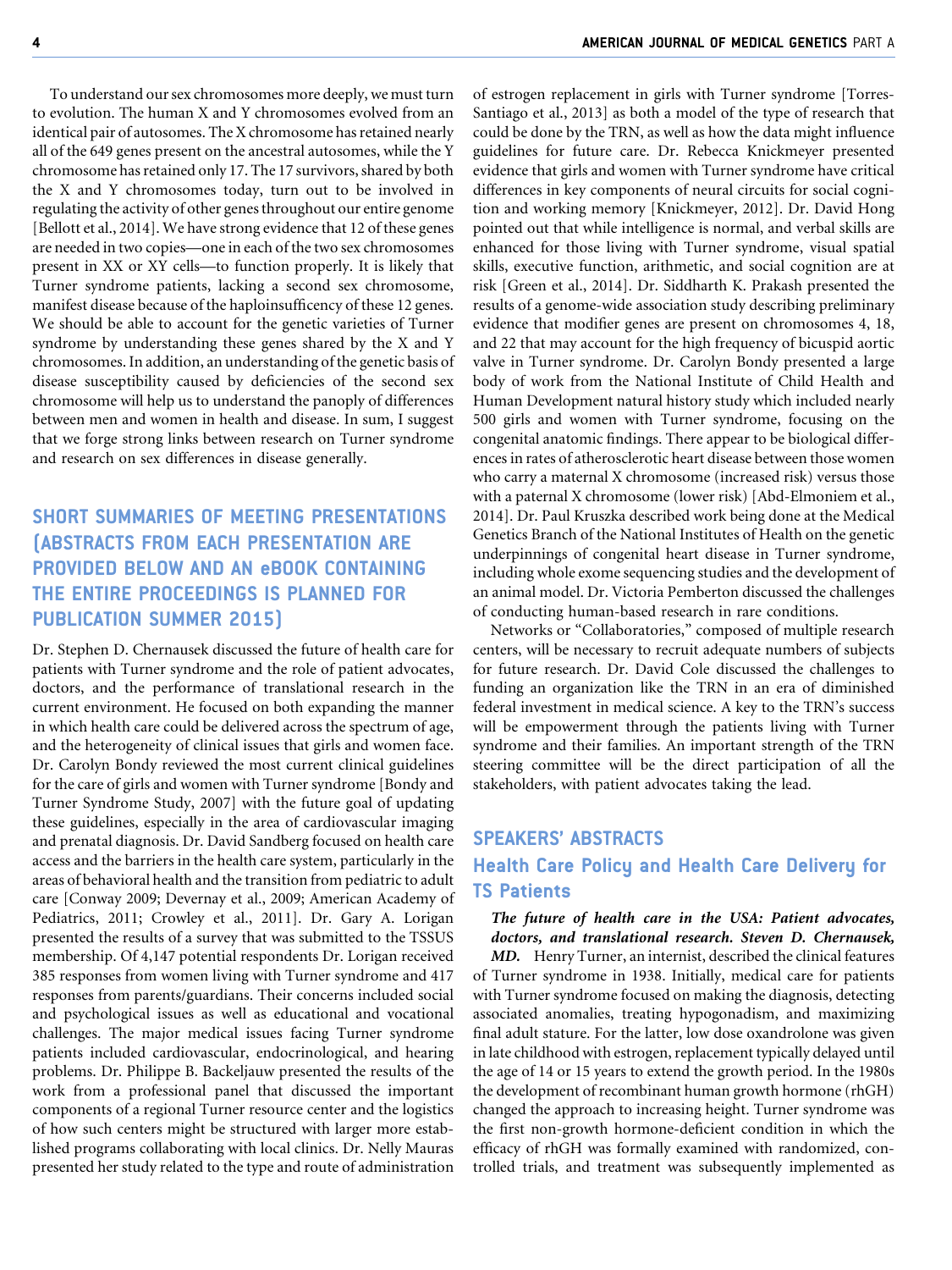standard of care. Concurrently, the endocrine community began to deal with Turner syndrome more comprehensively. In the last 10– 15 years, the emphasis of care shifted from dealing with the growth deficit, to applying advanced reproductive technology allowing live births, detecting and dealing with potential catastrophic cardiovascular disease (CVD), and addressing long-term health issues. It is now apparent that there is significant excess mortality in adult women with Turner syndrome, half of which is attributed to CVD. While CVD complications typically manifest during adult life, the problems begin during childhood, and must be addressed first by pediatric endocrinologists and cardiologists, then transitioned to adult practitioners. Smooth transition from pediatric to adult care is key to maintaining appropriate surveillance for comorbidities and optimal delivery of health care to women with Turner syndrome. The challenge now is to incorporate the new approaches to clinical care, to deal with the problems of transition, and to apply the most modern genetic methodologies that will address important health concerns in this population.

Turner syndrome guidelines revisited. Carolyn Bondy, MS, MD. Since the 2007 NIH Consensus Conference on guidelines on diagnosis and care for patients with Turner syndrome, [Bondy and Turner Syndrome Study, 2007] major developments in genetic diagnosis and cardiac imaging technologies have emerged. Commercially marketed genomic testing kits claim detection of Turner syndrome and other chromosomal anomalies prenatally as early as 10 weeks of pregnancy. However, the American College of Obstetrics and Gynecology requires confirmation by standard prenatal cytogenetic testing [Genetics 2013]. The concern is that parental distress will lead to ill-informed terminations of early pregnancies. Current American College of Medical Genetics guidelines for diagnosis of Turner syndrome requires standard cytogenetic karyotype analysis. DNA-sequencing or DNA-array analyses from spot samples of saliva or blood suggest less laborious tests may be useful [Gregg et al., 2013]. More study is needed to demonstrate the reliability of these newer techniques. Advances in cardiovascular magnetic resonance imaging (cMRI) show that up to 25% of significant aortic abnormalities in Turner syndrome are not detectable by routine echocardiography. Thus, cMRI for all girls with Turner syndrome at an early age or at the time of diagnosis in older patients should be considered. Individuals who have aortic disease are at risk for complications, including aortic valve dysfunction and thoracic aortic dissection or rupture [Carlson et al., 2012]. It will be important to define which patients require close monitoring and counseling regarding safe levels of activity or attempting pregnancy. Treating toddlers with growth hormone (rhGH) may prevent growth from falling below the normal range and potentially reduce the duration and dosage of rhGH treatment. Treatment at a younger age may be important to optimize long-term height outcome. Because most of the data supporting the efficacy and safety of rhGH treatment in Turner syndrome derive from girls treated from approximately age 7, earlier treatment and/or longer duration need validation by additional controlled studies. Another area of active study is the timing of initiation of estrogen treatment, and the value of transdermal application of 17-beta estradiol versus varied forms of oral estrogen treatment.

Barriers to health care access for patients with Turner syndrome. David E. Sandberg, PhD. Turner syndrome is well described from a clinical standpoint. Clinical practice guidelines provide guidance regarding details of screening for problems at the time of diagnosis as well as the need for ongoing monitoring. The distinction between what is recommended and what is achieved is nowhere more apparent than in the coordination of the multiple specialty services involved in caring for those affected with Turner syndrome and their families. The barriers to delivering evidencebased comprehensive and integrated health care services can be classified as intra-institutional, extra-institutional, and cross-institutional (Table I). At the institutional level, integration, coordination, and continuity of care loom large as barriers to optimal health outcomes. Providers in an interdisciplinary team meet regularly to discuss and collaboratively set treatment goals for the patients and jointly carry out the treatment plans. A key barrier to interdisciplinary care is the lack of availability of certain specialties, in particular, behavioral health, either because of scarcity of this resource at the institution, or because of limited reimbursement. Extra-institutional barriers include factors such as the geographic location of interdisciplinary health care teams for Turner syndrome, generally found in tertiary care centers. Insurance coverage and its cost represent additional potential barriers to interdisciplinary team care. Although the U.S. Patient Protection and Affordable Care Act of 2010 expanded health care coverage and prohibited the practice of excluding coverage for those with preexisting conditions, insurance providers may still restrict delivery of services to preferred in-network providers and facilities that are unable to assemble the expertise required for optimal care for patients with complex health care needs such as those with Turner syndrome. Furthermore, effective implementation of transition of health care services from pediatric to adult providers remains elusive.

Finally, "cross-institutional" barriers in this context refer to limited standardization in the process of diagnosis, description of the Turner syndrome phenotype and variability in clinical management practices across health care centers. Electronic health records offer the opportunity to enhance the process of standardization and reduce variability in practice. Movement in this direction not only provides the possibility to improve the quality of care and outcomes for the individual patient, but the standardization that would flow from such initiatives could also serve as a scalable platform for clinical research involving a national network of clinical teams focused on Turner syndrome.

Summary of advocacy panel poll of members of the Turner syndrome community, Gary A. Lorigan PhD. A survey was sent out to 4,147 members of the Turner syndrome community. The purpose of the survey was to answer the following three questions:

TABLE I. Selected Barriers to Full Implementation of Turner Syndrome Clinical Practice Guidelines

| Internal               |
|------------------------|
| integration/coordinati |
| "team" care            |
| behavioral health      |

transition

External Cross-institutional ion location standardization cost/insurance practice guidelines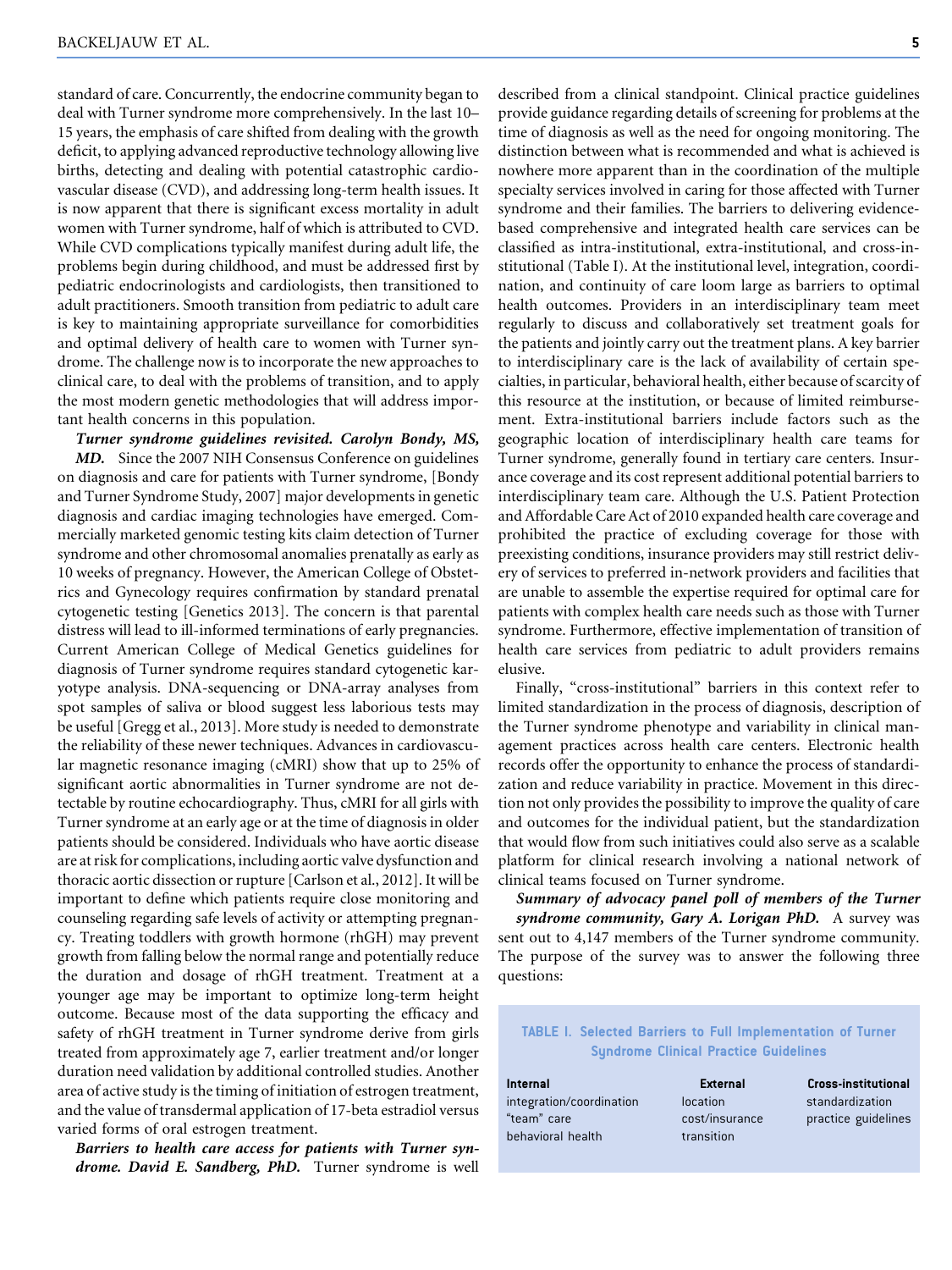- 1. What are the major health and well-being issues facing girls and women living with Turner syndrome?
- 2. What is needed to ensure care for patients with Turner syndrome through the transition period into adulthood?
- 3. What are the barriers to better health and wellness for people living with Turner syndrome?

The survey's structure separated respondents into two categories: women with Turner syndrome and adults caring for girls with Turner syndrome under the age of 18. There were 385 responses from women  $18-70+$  years of age, and 417 responses from parents or guardians of girls with Turner syndrome under age 18. The four major medical concerns overall were endocrine, growth rate (for those under 18 years), cardiovascular, and hearing/ear. The major psychological/social issues were age-dependent, but included short stature, anxiety, educational challenges, poor motor skills, attention deficit, sexual function, low self-esteem, and social interactions. Other important issues included employment challenges, driving, and depression. The major health maintenance issues were lack of knowledgeable providers for needs of individuals with Turner syndrome, oversight of all healthcare components, and online access to resources for patients with Turner syndrome. For access to clinical care, the majority of respondents want a clinic no more than three hours away, which is a significant problem given the lack of existing centers or clinics for Turner syndrome across the U.S. Forty percent of the women with Turner syndrome surveyed wanted access to a specialized clinic/center, and 35% said that they wanted a primary care physician who was knowledgeable in health concerns related to Turner syndrome. About 50% of adult respondents said they would be willing to continue their care in a pediatric facility if it ensured that care would come from a knowledgeable provider. The cost of health care and insurance were of concern to the majority of respondents. The surveys indicate the need for more research into issues and concerns related to Turner syndrome, better oversight of all aspects of healthcare, and the need for easy online access to information and resources for patients living with Turner syndrome.

Synopsis from the professional panel discussions regarding regional Turner syndrome resource centers. Philippe Backeljauw MD. A recent survey on the status of Turner syn-

drome clinics in the U.S. revealed that approximately 20–25 healthcare institutions identified the existence of such a subspecialty clinic. The size and length of time these clinics have been in existence varies considerably. Some of the institutions support a true Turner syndrome center and are able to provide state-ofthe-art care through the involvement of multiple specialties, as well as via the interaction with patient support groups. Only a few are also able to care for adults with Turner syndrome. The major health and well-being issues and challenges currently facing girls and women with Turner syndrome from a care provider perspective include:

- 1. Proper transition of pediatric patients to adult care;
- 2. Education regarding co-morbidities and preparedness for adult care/life for patients with Turner syndrome, including reproductive issues;
- 3. Access to appropriate developmental, psychological and psychiatric evaluation and therapy;
- 4. Obtaining adequate health insurance coverage.

Several barriers to improving health and wellness for patients with Turner syndrome have been identified:

- 1. Lack of follow-up care;
- 2. Lack of coordination of subspecialty care;
- 3. Difficulty in identifying knowledgeable (adult) providers;
- 4. Lack of uniform criteria for lifelong screening and care for patients with Turner syndrome.

The professional panel envisions several regional, comprehensive clinical centers. This could potentially lead to an integrated national TS care network. An educational component could be part of the TS clinic activities with patients and their families and local TS support groups collaborating to increase TS awareness and provide counseling. TS research could be integrated into a TRN, through which the smaller TS clinics could feed into larger TS resource centers. Quality improvement projects could be developed, as well as novel pilot research studies and multi-center studies.

## TURNER SCIENCE: FROM GENOTYPE TO **PHENOTYPE**

#### Estrogen Replacement in Adolescents With Turner Syndrome. Nelly Mauras, MD

The proper timing, dose and more recently, route of estrogen replacement in hypogonadal girls with Turner syndrome have been better characterized in recent studies. Although historically, conjugated equine estrogens (CEE) had been the typical method of estrogen replacement for patients with Turner syndrome and other hypogonadal states in the U.S., CEE contains over 100 forms of estrogens of different potencies and biological activity. Estradiol  $(17\beta E_2)$  is the most physiological estrogen available for replacement as it is identical to the product of the intact gonad. It also has the advantage that it can be accurately measured in plasma. Micronized  $17\beta E_2$  should be the preferred choice for feminizing girls with different forms of hypogonadism. Most studies of the metabolic effects of the different routes of estrogen administration have used different types of estrogen, making comparisons across studies difficult. We recently studied the metabolic effects of the same form of estradiol,  $17\beta E_2$  administered either orally or transdermally, in a group of 40 girls with Turner syndrome in whom we titrated the doses based on  $E_2$  concentrations obtained monthly, measured by liquid chromatography—mass spectroscopy. We aimed to achieve levels comparable to those of normally menstruating adolescents measured in the same assay in both groups. All subjects were cycled with progesterone monthly. After 12 months of treatment, there were no differences between the groups for  $E_2$ concentrations, body composition, lean body mass, adiposity, bone mass accrual or energy expenditure, LH/FSH suppression or lipid concentrations. IGF-I concentrations trended lower in the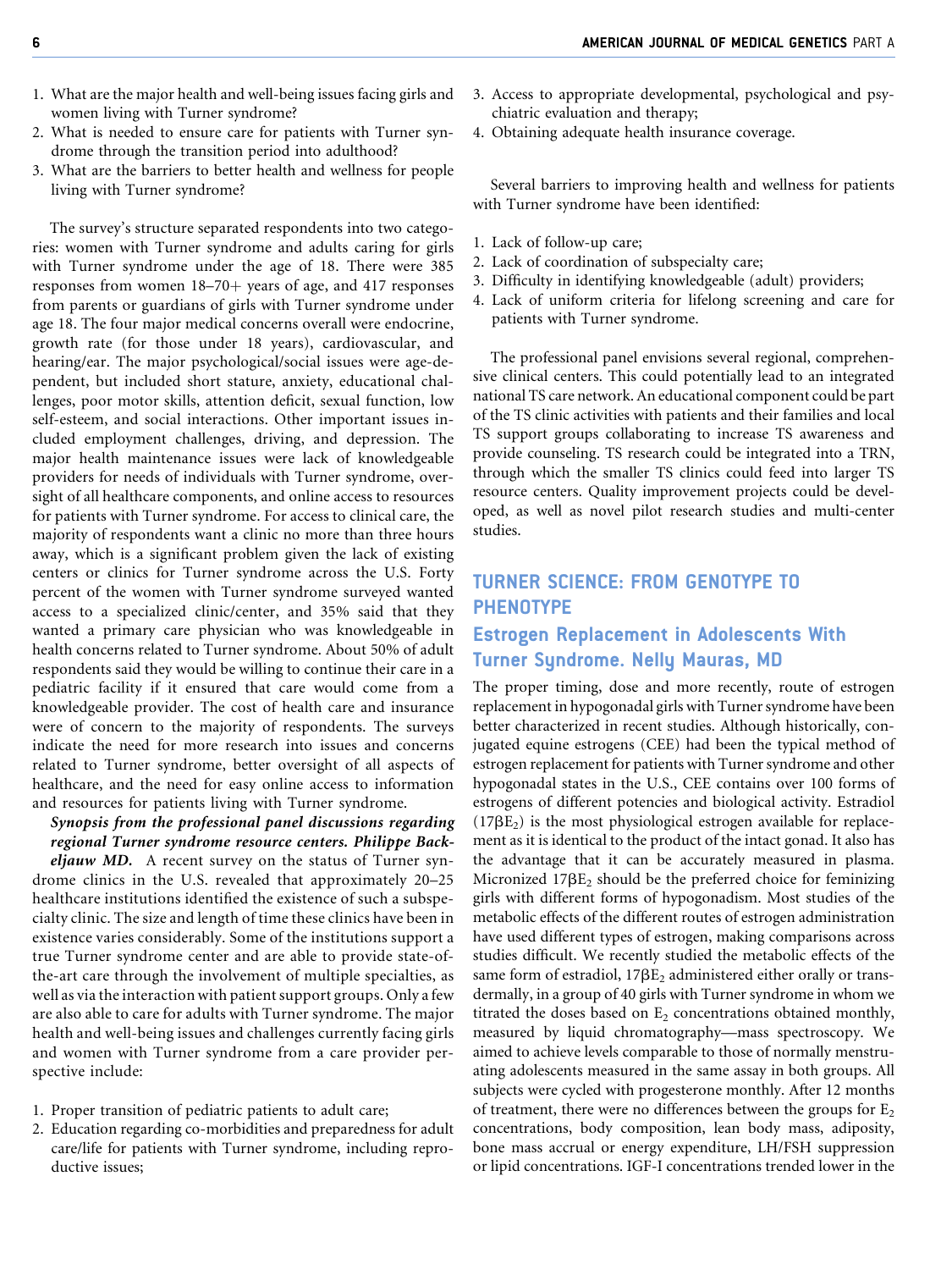transdermal group, but still remained within normal range. However, there were considerable differences in the levels of estrone, estrone sulfate and total bioestrogen concentrations (measured using a recombinant cell bioassay), with levels much higher in the oral group, creating an unphysiologic estrogen milieu. Both estrone and estrone sulfate can be stored in the adipocyte and breast tissue and recycled back into  $E_2$  creating a reservoir of estrogen in the body. These results are important, given the compelling body of data that have accumulated on the increased thromboembolic effects of oral over transdermal estrogens in both post- and premenopausal women. Whether transdermal estrogen produces a greater accumulation of other estrogen metabolites that can cause DNA damage (genotoxic estrogens) awaits further study. We concluded that adolescent girls with Turner syndrome should be feminized at the normal physiologic time, preferably using transdermal  $17\beta E_2$  which produces a more physiologic milieu. The therapeutic guidelines for estrogen replacement therapy in Turner syndrome need to be revised.

### Early Abnormalities in Social, Attentional, and Working Memory Circuits in Infants With Turner Syndrome. Rebecca Knickmeyer, PhD

Adults and children with Turner syndrome differ from typical female individuals with 46,XX karyotype in key components of neural circuits for social cognition and working memory. Specifically, imaging studies demonstrate reductions in somatosensory cortex and inferior parietal lobule, enlargement of the amygdalae and insular and orbitofrontal cortex, altered white matter microstructure and disrupted frontoparietal circuitry in women with Turner syndrome. Altered activation of the amygdala and caudate during cognitive tasks also has been reported. What is not known is when in development these relationships arise. This knowledge gap is important, as it limits our ability to determine the appropriate type and timing of behavioral interventions and hormone therapies. Imaging of infants with Turner syndrome showed decreased gray matter volumes in parietal cortex and increased gray matter volumes in insular cortex when compared to female controls, consistent with findings in older children. This suggests a stable phenotype, with origins in the prenatal or early postnatal period. Infants with Turner syndrome did not exhibit widespread changes in white matter microstructure that have been reported in older children, suggesting that early interventions might prevent or ameliorate atypical white matter development in Turner syndrome. At 1 year of age, functional connectivity maps revealed reduced fronto-parietal connectivity in infants with Turner syndrome, and increased connectivity with the insula. At age 2, functional connectivity maps revealed a lack of typical connectivity between caudate and frontal lobe in infants with Turner syndrome. Extensive negative correlations with middle temporal gyrus were present in infants with Turner syndrome, but not in controls. Additional studies are needed to examine longitudinal changes in brain structure and function in Turner syndrome, relate clinical variables (such as genetic and hormonal variation) to brain development, and test whether individual variation in neuroimaging phenotypes predicts cognitive outcomes.

#### Genetic and Epigenetic Mechanisms Underlying Early Brain Development, Cognition, and Behavior in TS. David S. Hong, M.D

Significant concerns for parents and individuals with Turner syndrome are the potential cognitive issues associated with this condition. Neuropsychological, genetic and neuroimaging studies indicate that overall intelligence in Turner syndrome is within the normative range. However, specific cognitive sub-domains may represent areas of risk, including visuospatial skills, executive function, arithmetic and social cognition, while others may be relatively enhanced, such as verbal skills. Significant gaps in current understanding of cognitive aspects of Turner syndrome still remain, particularly in regard to the correlation between older neuropsychological findings and more recent genetic and neuroimaging data, as well as a clearer view of the trajectory of cognitive development in Turner syndrome over the lifespan. Recent studies may provide further insight into developmental issues related to Turner syndrome, including the first concrete evidence for aberrant longitudinal trajectories of neurodevelopment, confirming the critical need for using lifespan studies to better delineate dynamic changes in brain growth patterns across various stages of development. It is important to understand how these brain findings relate to long-term adaptive outcomes. Understanding the genotype-phenotype relationships between genes on the X chromosome and brain development is also important. Findings include evidence of imprinting, an epigenetic mechanism related to parental origin of genetic material. Girls who have 45,X karyotype with a paternally-derived X chromosome perform less well in the performance IQ domain relative to peers with a maternally-derived X chromosome, a finding which may reflect a neurobiological basisfor observed cognitive differences between these two cohorts. Additionally, X chromosome "dosage" may have a specific effect on brain development, with the number of sex chromosomes linearly correlated to brain volumes in the temporal and parietal lobes. In totality, advances in neuroimaging and genetic technologies over the past decade have significant potential to exponentially increase our understanding of cognition and neurodevelopment in Turner syndrome.

#### Genetic Basis of Bicuspid Aortic Valve in Turner Syndrome. Siddharth K. Prakash, MD, PhD

Bicuspid aortic valve (BAV) is the most common congenital heart defect. BAV is caused by the failure of two or more cusps to separate during late stages of embryonic development. The prevalence of BAV is increased more than 30-fold in women with Turner syndrome, who are at greatly increased risk for acute aortic dissections. Girls and women with Turner syndrome require operations for significant left heart obstructive disease far more than those without the condition. We hypothesize that at least two genetic hits are required for susceptibility to aortic disease in Turner syndrome. The first hit may be a reduction in the dosage of X chromosome genes due to X chromosome structural variation in Turner syndrome. A second hit could be a common variant or amodifier allele that does not cause disease byitself but may interact with reduced X chromosome dosage to account for the prevalence of BAVs in women with Turner syndrome. To test our hypothesis, we performed a genome-wide association study in women with Turner syndrome comparing those with BAV to those with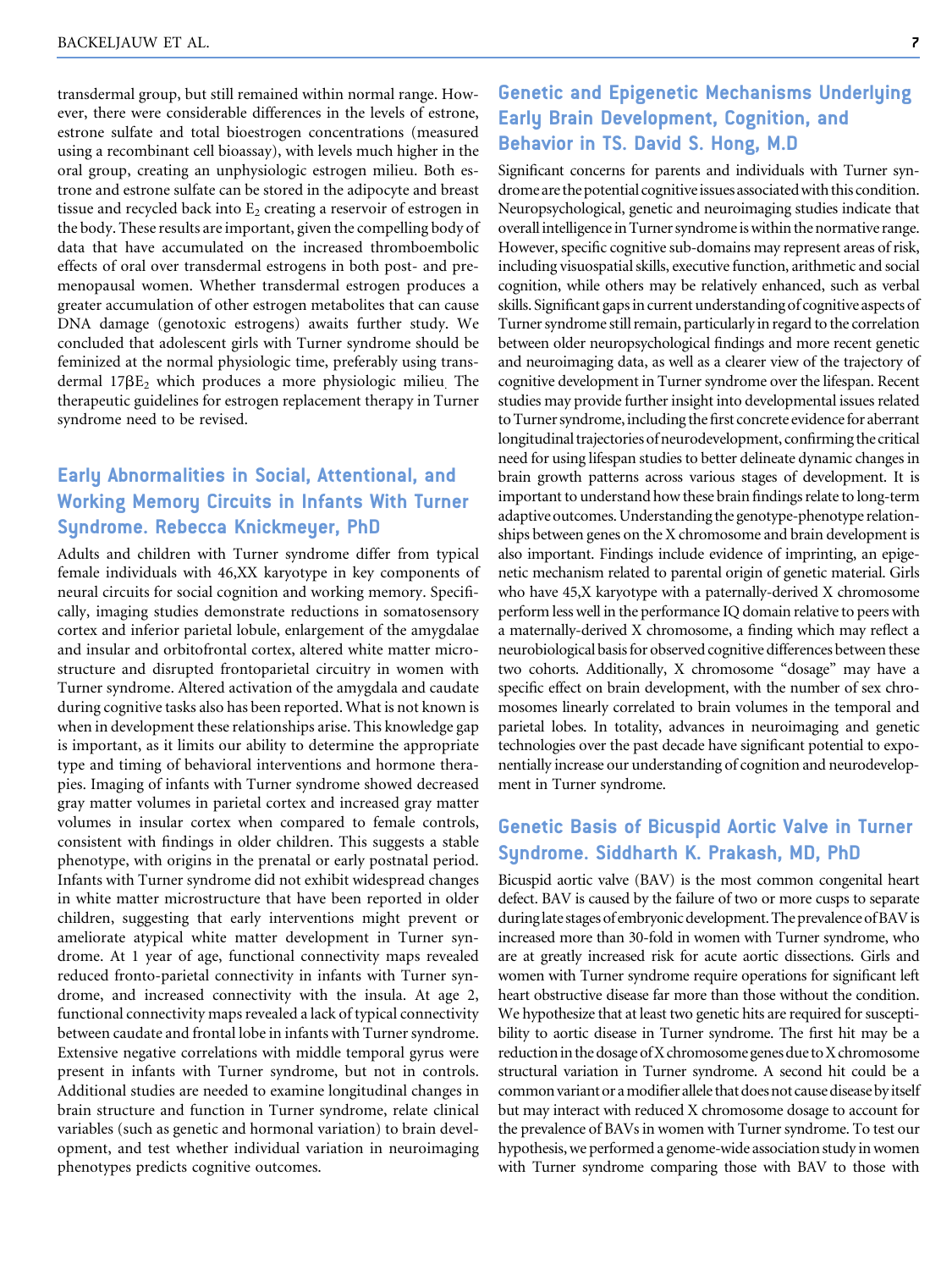normal tricuspid aortic valves. We observed suggestive association peaks on chromosomes 4, 18, and 22, with a minimum P-value of  $1 \times 10^{-7}$ . We also confirmed that BAV is strongly associated with the dosage, but not the genotypes of single nucleotide polymorphisms on the short arm of the X chromosome (Xp) and used breakpoint mapping to identify several new candidate Xp genes for BAV. These findings are consistent with our hypothesis that BAV may be caused by reduced X chromosome dosage in women with Turner syndrome, as well as men in the general population, and opens new avenues for BAV gene discovery.

### Insights into Congenital and Ischemic Heart Disease From Studies in Turner Syndrome. Carolyn Bondy, MS, MD

Five hundred girls and women with rigorously established Turner syndrome karyotypes were examined with cardiac MRI as well as transthoracic ultrasound. These imaging studies show that approximately 50% of study subjects had an abnormal elongation of the transverse portion of the aortic arch (ETA). This anomaly is associated with a distinctive kink in the lesser curvature and bulbous dilation of the left subclavian artery origin in the region usually involved in aortic coarctation. The specific anatomic alterations of defective aortic valve and aortic coarctation were exclusively found among those with ETA. While the bicuspid aortic valve was found in 30% of the general study population, it was found in 60% of those with the ETA, suggesting that haploinsufficiency for unknown X/Y chromosomal gene(s) caused abnormal aortic arch development, which secondarily led to defective aortic valve development, and likely also to aortic coarctation, possibly due to severely abnormal blood flow patterns in the developing aortic arch. This possibility is supported by the finding of severe abnormalities of the transverse arch (interruption or tubular hypoplasia) in 45,X fetuses or newborns that succumbed to cardiovascular defect. Genetic studies of the congenital cardiovascular phenotype mapped the phenotype to the short arm of the X chromosome, telomeric to Xp.11.4 (and homologous gene(s) present on Yp). Congenital defects were equally prevalent in groups with a single X chromosome derived from the mother or the father, indicating that genomic imprinting does not contribute to the risk for congenital cardiac defects in Turner syndrome. We investigated deposits of calcium in the coronary arteries of groups monosomic for a maternal versus paternal X chromosome, and found that the coronary calcium was abundant in women with a maternal X (similar to age-matched population men from the Framingham study) and totally absent from the coronaries of women with a paternal X, suggesting that the presence of a single maternal X chromosome is an independent risk factor for atherosclerotic coronary disease.

### Genomic Approaches to Understanding Congenital Cardiac Anomalies in Congenital Heart Disease (CHD) in Turner Syndrome, Paul Kruszka, MD

Congenital heart disease occurs in almost half of girls and women with Turner syndrome and is a leading cause of morbidity and mortality. Bicuspid aortic valve occurs in over 30% of individuals with Turner syndrome and aortic coarctation occurs in approximately 12%. Aortic dissection, the most catastrophic anomaly, is increased more than 100-fold in Turner syndrome. Previous studies suggest that a genetic culprit is located on the short arm of the X chromosome  $(X_p)$ ; however, a single gene, or group of genes, causing CHD in Turner syndrome have yet to be found. The most popular hypothesis is that haploinsufficiency of the pseudoautosomal region (PAR1) genes or other genes on  $X<sub>p</sub>$  that have homologues on the Y chromosome contribute to the cause of CHD. Unfortunately, an adequate animal model for CHD in Turner syndrome does not exist, as the XO mouse does not have heart defects.

Maximilian Muenke at the National Human Genome Research Institute, the National Institutes of Health (NIH) is conducting whole exome sequencing in girls and women with Turner syndrome in an effort to better understand the genetic and molecular underpinnings of cardiac disease in this condition. Additionally, new gene editing techniques and animal models of Turner syndrome are being developed to couple gene discovery in humans with functional analyses. This multidisciplinary approach to research in Turner syndrome is directed at developing mechanistic insights into CHD in the condtion and provides an avenue for the development of new diagnostic and therapeutic capabilities in the future.

#### CROSSROADS OF HEALTH POLICY AND RESEARCH: ROADMAP TOWARD THE TRN

### Securing a National Turner Syndrome Program in an Era of Declining Federal Resources. David A. Cole, PhD

Building a robust TRN is a worthy goal, but one that will require substantial financial resources—resources in excess of those currently raised by the Turner Syndrome Society (TSSUS) and the Turner Syndrome Foundation (TSF) combined. The TRN will face challenges in the form of several key scientific and philanthropic trends: a) NIH and National Science Foundation grant making, especially for basic scientific investigation, is falling victim to federal budget cutting; b) corporate grant making is on the decline and increasingly tied to companies' marketing objectives; c) corporate and foundation grant makers are allocating fewer dollars for indirect cost recovery; d) the time required to apply for, and steward, institutional grants is increasing; and e) grant makers are fielding record numbers of applications and making smaller grants. One additional philanthropic trend, however, suggests another, more promising approach: substantial sums, allocated by individuals for philanthropy, are increasingly being channeled into private foundations and donor advised funds (DAFs). TSSUS and TSF should consider pooling their resources and investing in a major gifts fundraiser. The centrally coordinated resources of TSSUS/TSF could be directed toward the following activities: 1) leveraging existing ties to TSS/TSF supporters and members to identify, and build new relationships; 2) developing a major gifts "moves management" function within TSSUS/TSF to coordinate prospect identification, cultivation, applications, and gift/grant stewardship on a national level. This function would ensure that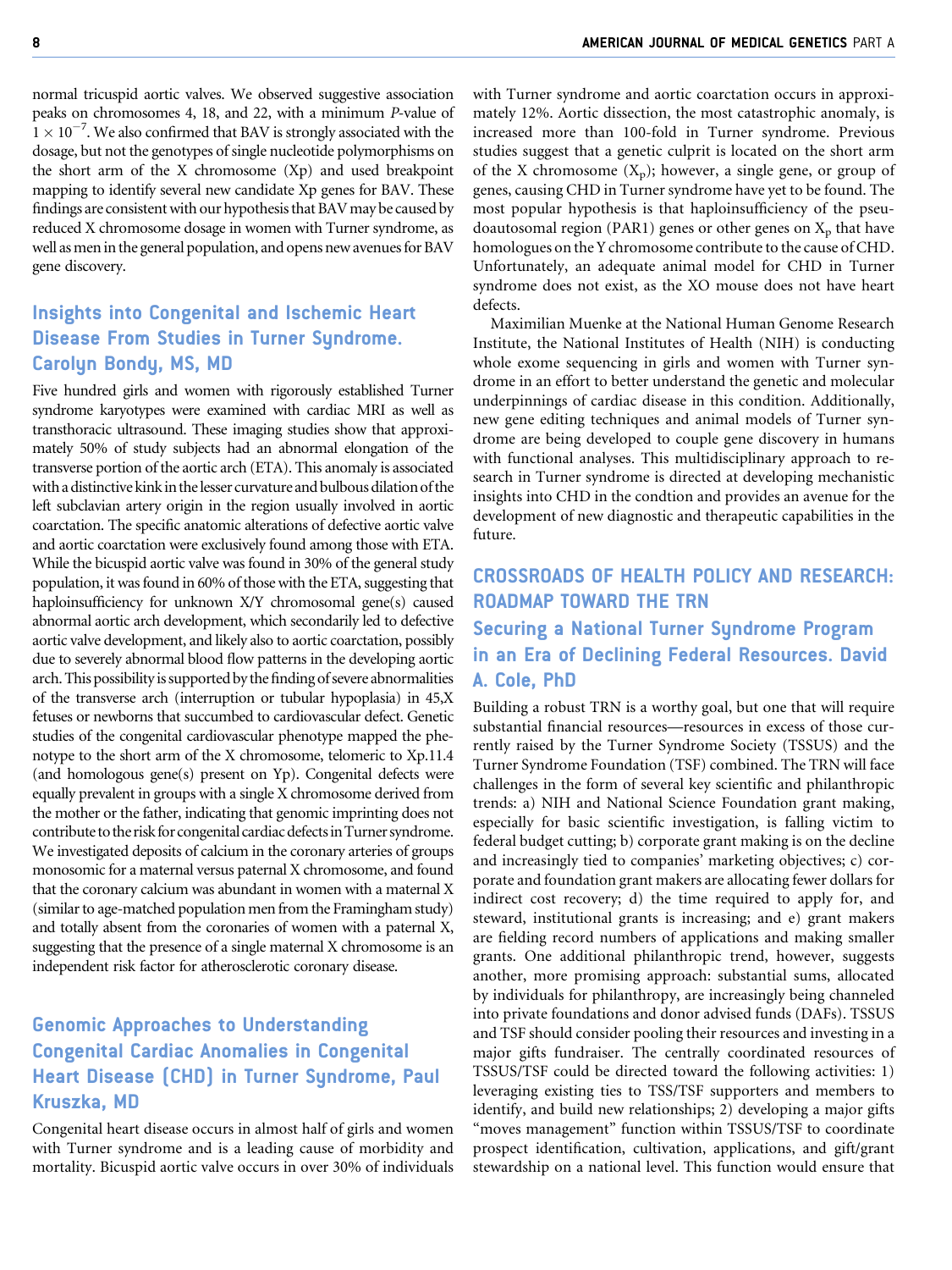fundraising steps are centrally managed and communicated across the TRN network; 3) ensuring that TSSUS/TSF establish and maintain a major gifts focus on their common website, on social media, and in related communications collateral

### Successful Models for Conceiving, Implementing, and Conducting Multi-Center Research. Victoria Pemberton, RNC, MS

Like other rare diseases, clinical care and research in Turner syndrome faces similar challenges related to the small number of affected individuals seen at any given institution; heterogeneity of care practices, and physicians' and patients' limited experiences of participating in research. Networks or "Collaboratories," composed of multiple research centers, are likely necessary for the effective conduct of clinical research with adequate numbers of patients to meet sample size requirements. Key elements for a successful TRN were identified and include standardization of research procedures, multidisciplinary working relationships, shared learning regarding mistakes and successes, open access to researchers with important study proposals, integrating research with clinical care, and central monitoring and oversight. The TRN must nurture partnerships with patient advocacy groups as these groups serve as conduits for education among their members about the importance of research, they provide insight into potential study questions, highlighting those that are most critical to individuals with Turner syndrome, and they provide support and resources such as potential research participants, educational information, financial support, and political advocacy on behalf of the TRN. An effective infrastructure must consider leveraging funding opportunities with government agencies, pharmaceutical companies, foundations, advocacy groups and investigators with similar interests. An important mission for the TRN will be to discern the "extended opportunities" that can lead to therapies and interventions for both Turner syndrome and other populations.

#### TRN Roadmap Synopses (6 breakout sessions)

How the Turner resource network steering committee should be organized. There should be a start-up steering committee, a working group tasked with calling for proposals, establishing criteria for the regional centers, and developing policies and procedures for how the network would operate. The group should be multidisciplinary and should also have family advocates/women living with Turner syndrome represented. The group must represent all of the diversity of opinions and thoughts within the TRN.

How will the TRN patient-powered registry be designed?. How the information will be accessed needs to be determined. The registry committee should include families and lay advocates alongside clinicians and researchers. This group will decide the areas of focus, what important outcomes should be, the types of data that should be collected, and how the information will be used. The existing NHLBI-sponsored National Registry of Thoracic Aortic Aneurysms and Related Conditions (GenTAC) contains over 300 subjects with Turner syndrome for whom extensive

cardiovascular data, both cross-sectional and longitudinal, have been collected [Kroner et al., 2011]. When the TRN registry incorporates the GenTAC Turner data it will be research ready. An application to the PCORI patient-powered research network (PPRN) [Daugherty et al., 2014] is planned. Transparency regarding how the Turner database can be used for research purposes will be necessary. Key questions without necessarily supplying specific answers were posed: What kind of data beyond the GenTAC cardiovascular component will be collected—longitudinal or cross-sectional, retrospective or prospective? What domains of data general health, genetics, phenotype, and demographics need to be included? Should the data be comprehensive, agnostic or hypothesis-driven? Will it serve as a resource to both "TRN investigators" and outside individuals or organizations? What areas of data will be collected in a standardized fashion? Possibilities include: endocrine including reproductive endocrine, cardiovascular, genetics, and neurobiological, including cognition? Will the coordinating center serve as bio-repository of genetic data, imaging data? Will the coordinating center serve as bio-repository of genetic data, imaging data? A group volunteered to further consider the question going forward.

How will the Turner resource network be funded?. Without the aligned support of the three major advocacy groups, the Turner Syndrome Society of the United States, the Turner Syndrome Foundation and the Turner Syndrome Global Alliance, the TRN will not succeed. It is through the membership of these organizations that avenues for philanthropic support will become apparent. Perhaps needed services, informatics/database support, can be obtained by soliciting contributions from a large group of people, and especially from an online community ("crowdsourcing") may be an option. Employing a professional skilled in philanthropic activities will be necessary. Funding opportunities from all potentially receptive health organizations will be explored. In particular, requests for applications to the Patient Centered Outcomes Research Initiative (PCORI) will be primarily considered.

What is the ideal regional resource center?. The focus should be the regional Turner syndrome clinic. The key to success for these clinics is coordination of care for the individual living with Turner syndrome. A successful clinic will be a platform through which research can be performed. The clinic will require designated standards and some measures to evaluate each clinic's success. Primary care coordination will require at the very least, cardiology, endocrinology, and neuro-developmental expertise. The action item is to publish the current matrix of 25 Turner regional centers collated by Dr. Angela Lin, and to develop a working group to establish the criteria for designation as a regional resource center.

Which Turner syndrome guidelines need to be revisited?. The guidelines overall should be updated. Consideration should be given to publishing guidelines on a specific subtopic as a way of tackling the larger issue of guidelines updates. Consideration should be given to taking an age-related life span approach (fetus, infant, child, adolescent, and adult). Lay versions of the guidelines should be created. There are a number of pressing specific questions: Which sex steroid replacement therapies and the timing, dosage and other issues of sex steroid therapy need to be clarified? Turner syndrome diagnosis options and their utilization/timing need to be defined (karyotype vs. microarray, newborn screening).